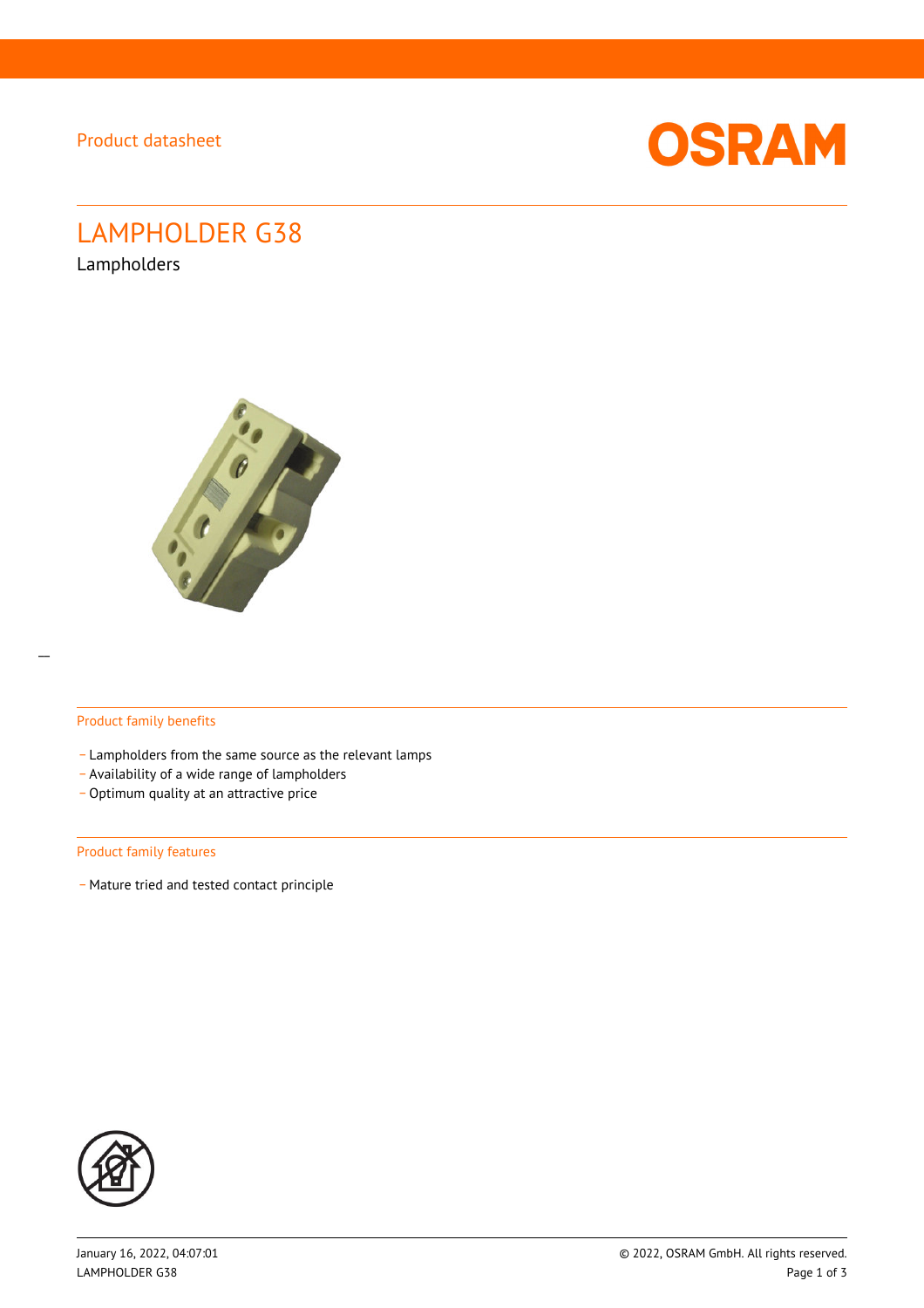# Product datasheet

# Technical data

# **Electrical data**

| Lamp wattage     | 5000 W               |
|------------------|----------------------|
| Lamp voltage     | 1000 V               |
| Ignition voltage | 50 kVp <sup>1)</sup> |
| Lamp current     | 50.0 A               |

 $1)$  Maximum (pulse rating; peak voltage can be up to 1.4 times higher)

# **Dimensions & weight**



| Lead cross section of lead or clamp | mm <sup>2</sup> |
|-------------------------------------|-----------------|
|-------------------------------------|-----------------|

## **Temperatures & operating conditions**

| Max. permitted ambient temp. pinch point | 350 °C |
|------------------------------------------|--------|
|------------------------------------------|--------|

#### **Environmental information**

 $\overline{a}$ 

| Information according Art. 33 of EU Regulation (EC) 1907/2006 (REACh) |                                    |  |  |  |
|-----------------------------------------------------------------------|------------------------------------|--|--|--|
| <b>Date of Declaration</b>                                            | 01-01-2022                         |  |  |  |
| <b>Primary Article Identifier</b>                                     | 4008321355980                      |  |  |  |
| Candidate List Substance 1                                            | No declarable substances contained |  |  |  |
| CAS No. of substance 1                                                | No CAS                             |  |  |  |
| Declaration No. in SCIP database                                      | No declarable substances contained |  |  |  |